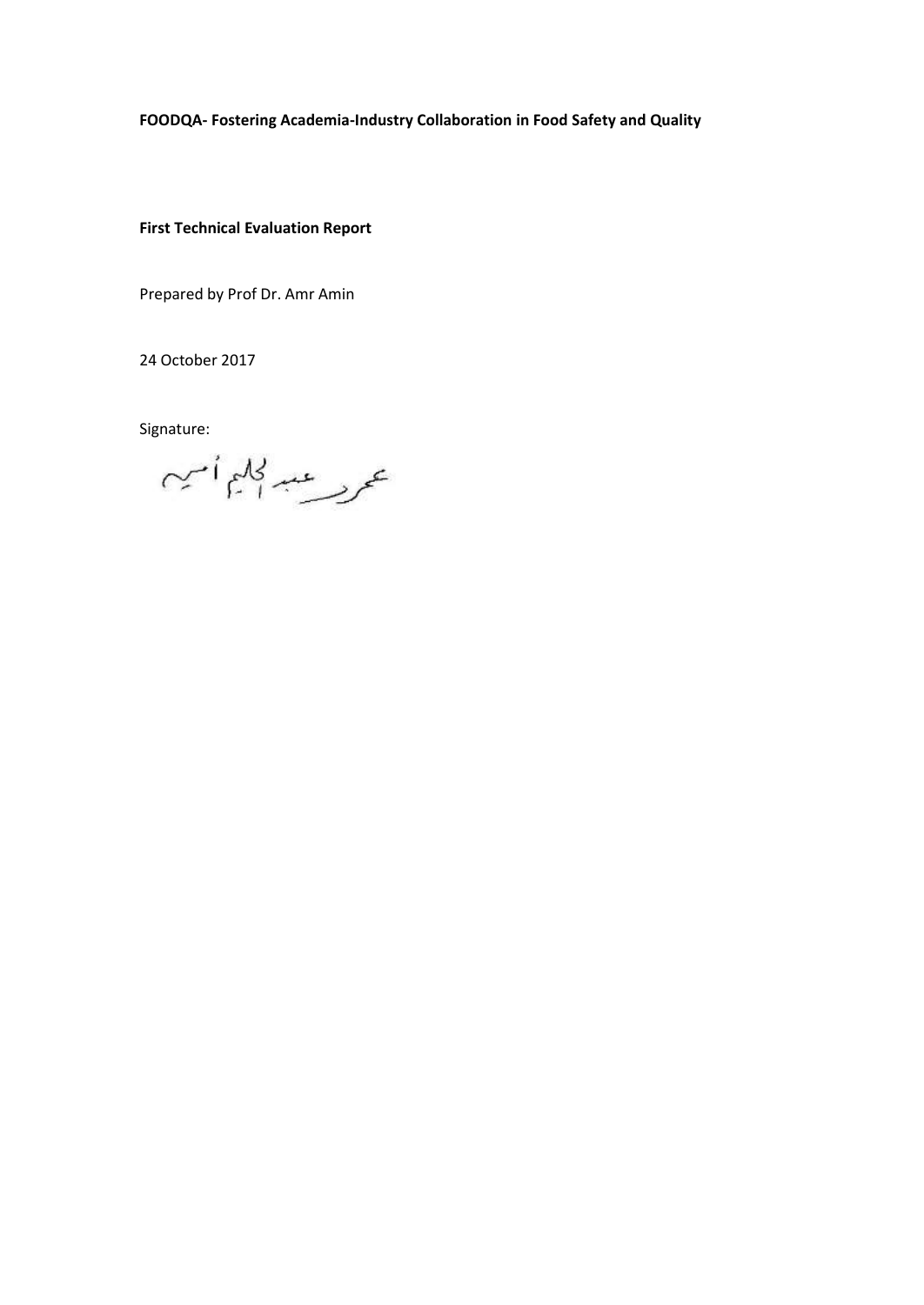# **Introduction**

This report presents evaluation of the accomplished tasks of the project. It will present the reports prepared by each Work package along with recommended actions as needed.

Many of the findings of this report were gathered during the project's meeting that I attended in Leipzig, 11-12 September 2017 and the reports received.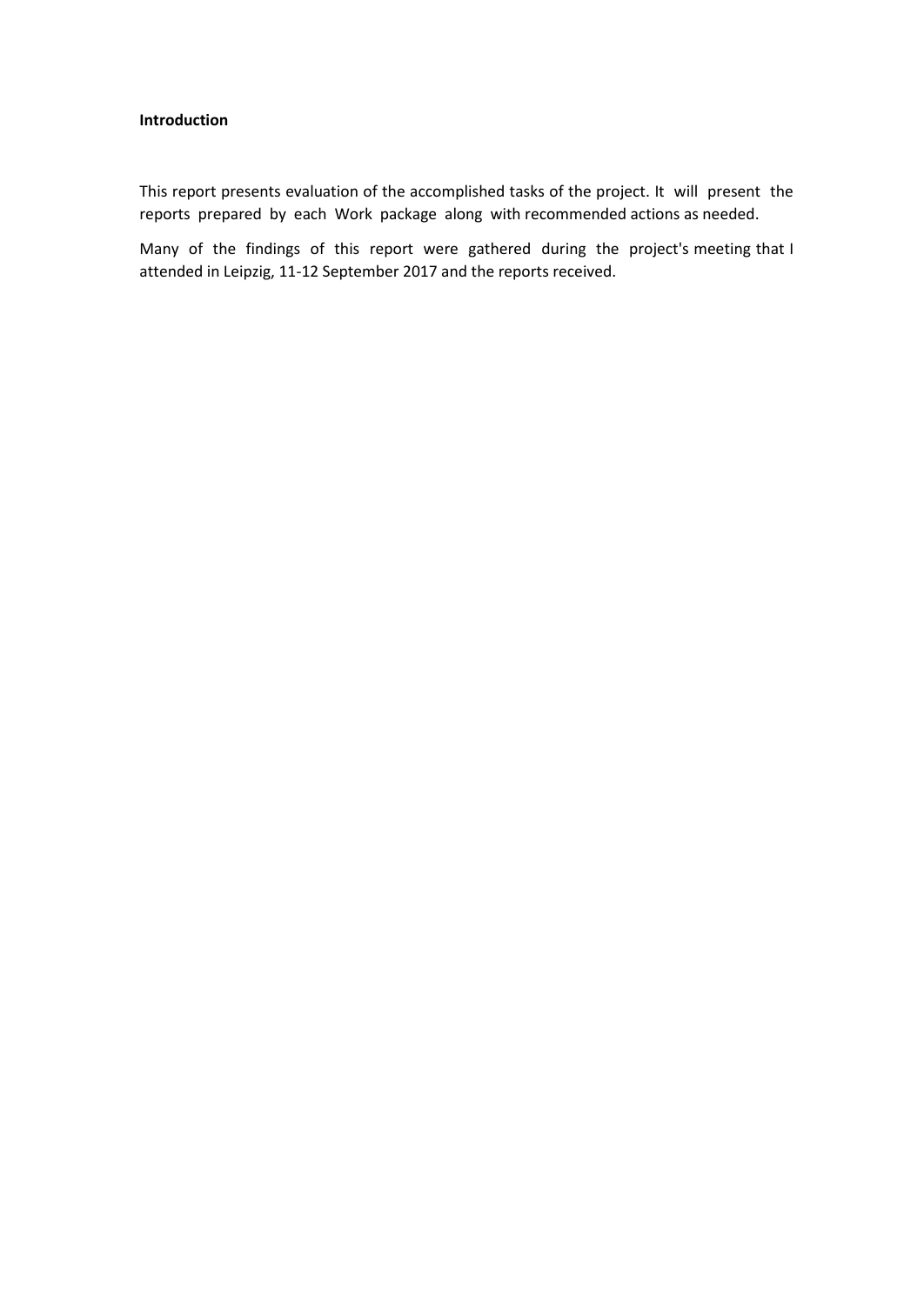# **WP1: Development of training materials**

WP1 team prepared a report submitted a progress report.

#### **Comments**

This training material will be used for the training of students, technical workers in the food industry and all other workers in the field of food industry and technology.

| Task | Description                                           |
|------|-------------------------------------------------------|
| 1.1  | Definition and validation of the e-book in the e-form |
| 1.2  | Definition and validation of structure of the videos  |
| 1.3  | Definition and validation of the posters              |
| 1.4  | Production of 8 e-books                               |
| 1.5  | Production of 5 videos                                |
| 1.6  | Development and production of 5 posters               |
| 1.7  | Validation of the training materials developed        |

The activities of this WP are as follows:

#### **Positive findings**

The role of the partners involved in this WP is clear. Three posters were developed.

- 1- ATP swap test
- 2- Gloves usage
- 3- Worker's Safety

Three e-books were developed. Those are as follows:

#### 1- **ISO 9001:2015**

**This e-book** is to increase the awareness level of top and medium management for the Standard's significance for any food (and related) company as a Business tool, as well as to present the Standard in its new and revised version of 2015.

## 2- **PERSONNEL HYGIENE**

**This e-book** is to increase the awareness level of food handlers in order to understand the importance of their role in food safety. After having completed this e-book there should be a clear understanding of what personnel hygiene really means and the way to achieve it.

## 3- **QUALITY MANAGEMEN TOOLS**

This e-book show important characteristic of the food industry is that, in order to cope with market needs as well as legal requirements, it has to satisfy both safety and quality criteria for it products.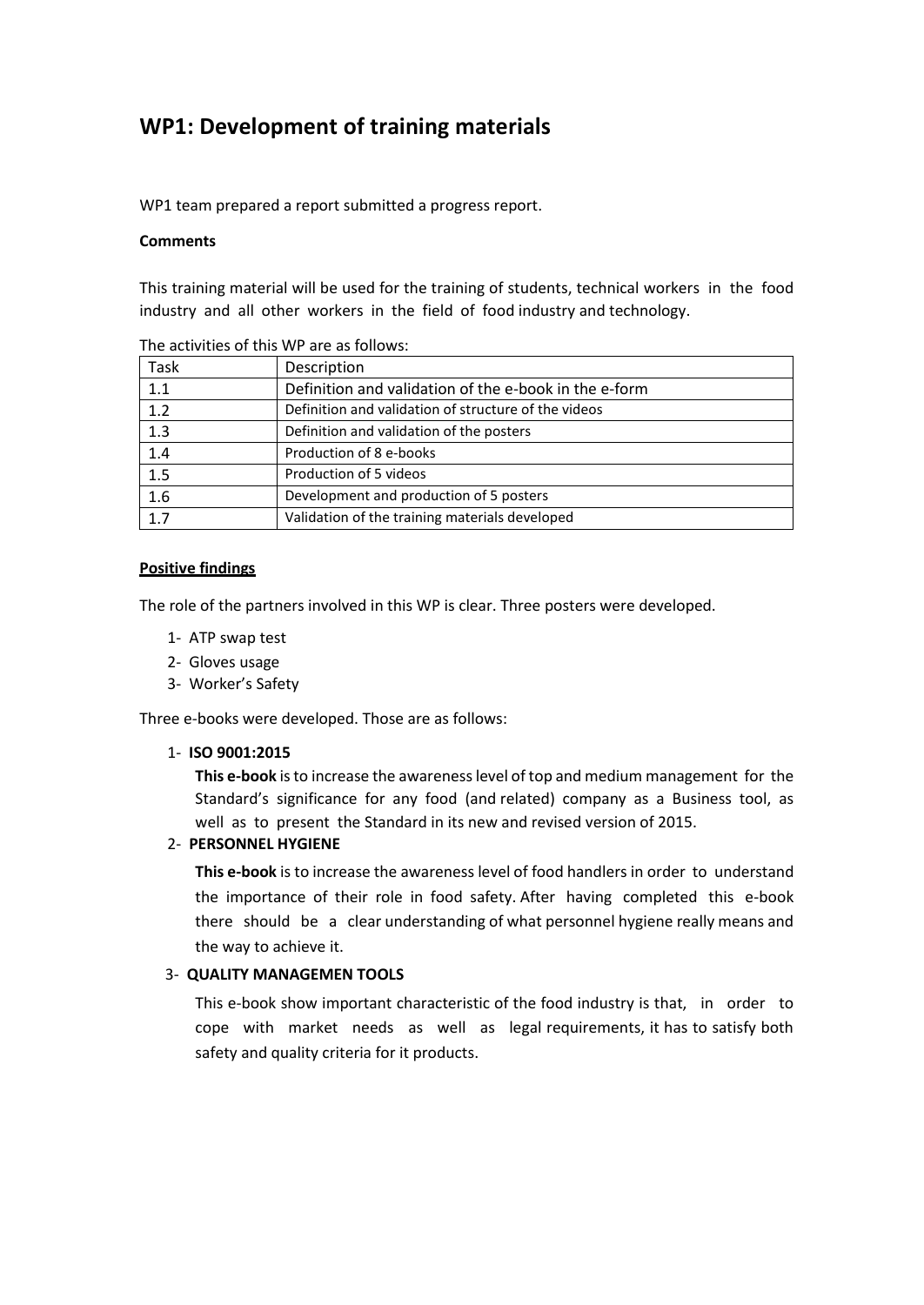# **WP2: Development of training courses**

WP2 team prepared a progress report.

## **Comments**

In this WP the definition and validation of the content of the training materials and courses will be carried out.

The activities of this WP are as follows:

| 2.1  | Definitions of the educational dossiers and contents for<br>the 8 training courses |
|------|------------------------------------------------------------------------------------|
| 2.2  | Developments of the 8 in-room training courses                                     |
| 2.3. | Validation of the educational dossiers and contents                                |
|      | for the 8 in-room training courses-pilot training courses.                         |
| 2.4. | Detailed definition of the model of e-learning courses.                            |
| 2.5  | Definition and validation of content of the 2 e-learning courses                   |
| 2.6. | Development of the 3 e-learning courses                                            |
| 2.7  | Validation of the 2 e-learning courses                                             |
| 2.8  | Installations of the e-library and e-learning facilities                           |

# **Positive findings**

Task 2.1 was completed on time. That would enable Tasks 2.2-2.8 to proceed accordingly.

# **Negative findings**

The due date of Tasks 2.2 is M18. The progress report states that "The Educational dossier made available". Unfortunately, that was not posted on the project's web site to be verified.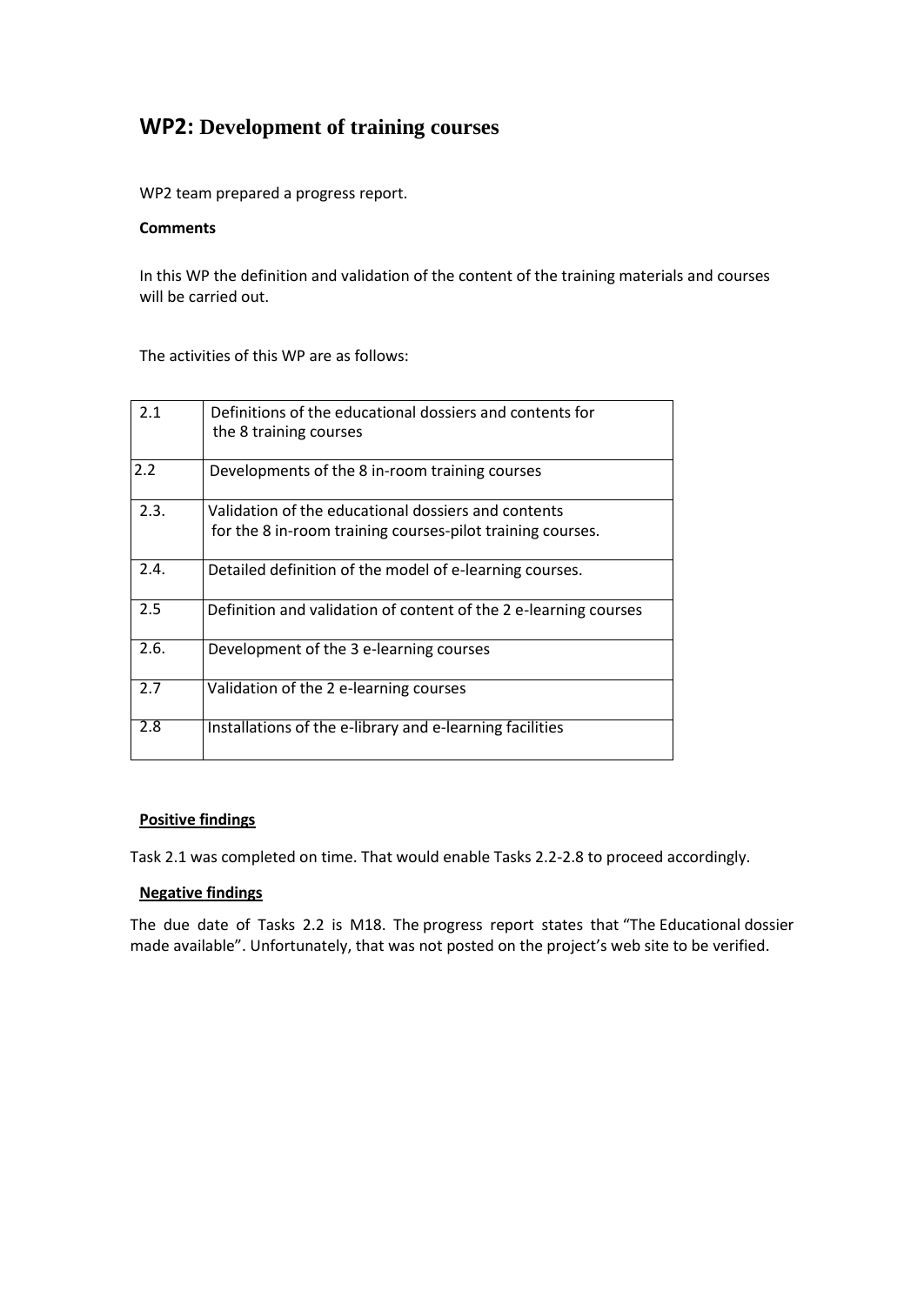## **WP3: Training of academia and industry**

## **Comments**

This activity will focus of the training of the academia and industry partners. All the previously prepared training and learning materials will used to train the both the industry and academia partners.

The activities of this WP are as follows:

| Task | Description                         |
|------|-------------------------------------|
| 3.1  | Preparation of the seminars         |
| 3.2  | Realisation of the seminars         |
| 3.3  | Preparation of the training courses |
| 3.4  | Realisation of the training courses |

## **General findings**

All the activities of WP3 would end during the second and third year. By the end of the first year the preparation of a number of the stated seminars and training courses should be available.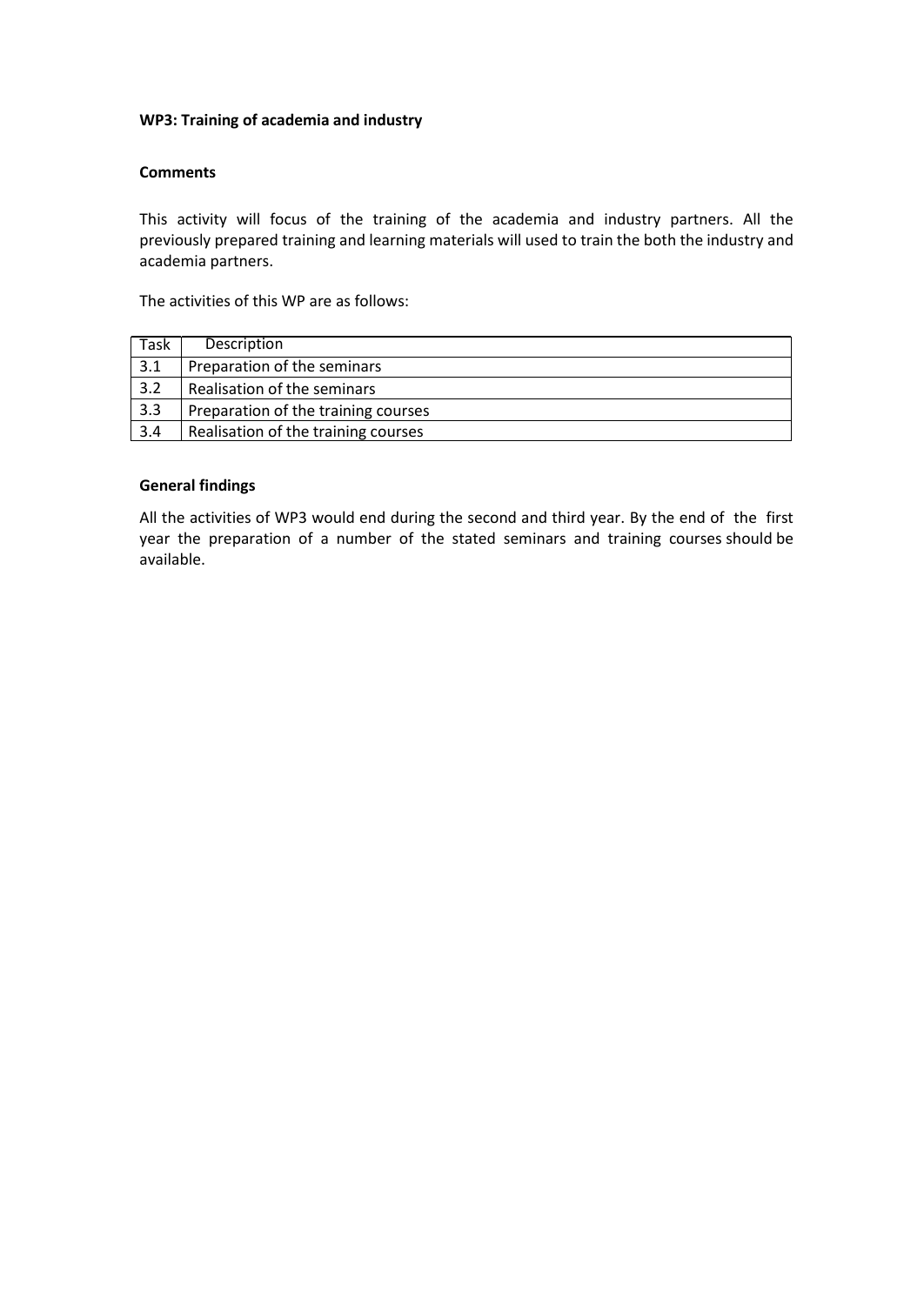## **WP4: Pilot of implementation of food safety and quality management systems**

#### **Comments**

The establishment of food safety and quality management systems among Jordanian industries will help and support the competitiveness of these companies for regional and international business and trade.

The activities of this WP are as follows:

| Task | Description                                                  |
|------|--------------------------------------------------------------|
| 4.1  | Preparation of food safety and quality management systems    |
| 4.2  | implementation of food safety and quality management systems |
| 4.3  | Conduction of independent audits                             |
| 4.4  | Establishment of possible correction action                  |

#### **General findings**

All the activities of WP4 would end during the second and third year. By the end of the first year, the training of the staff of the FOODQA centers should have been almost completed.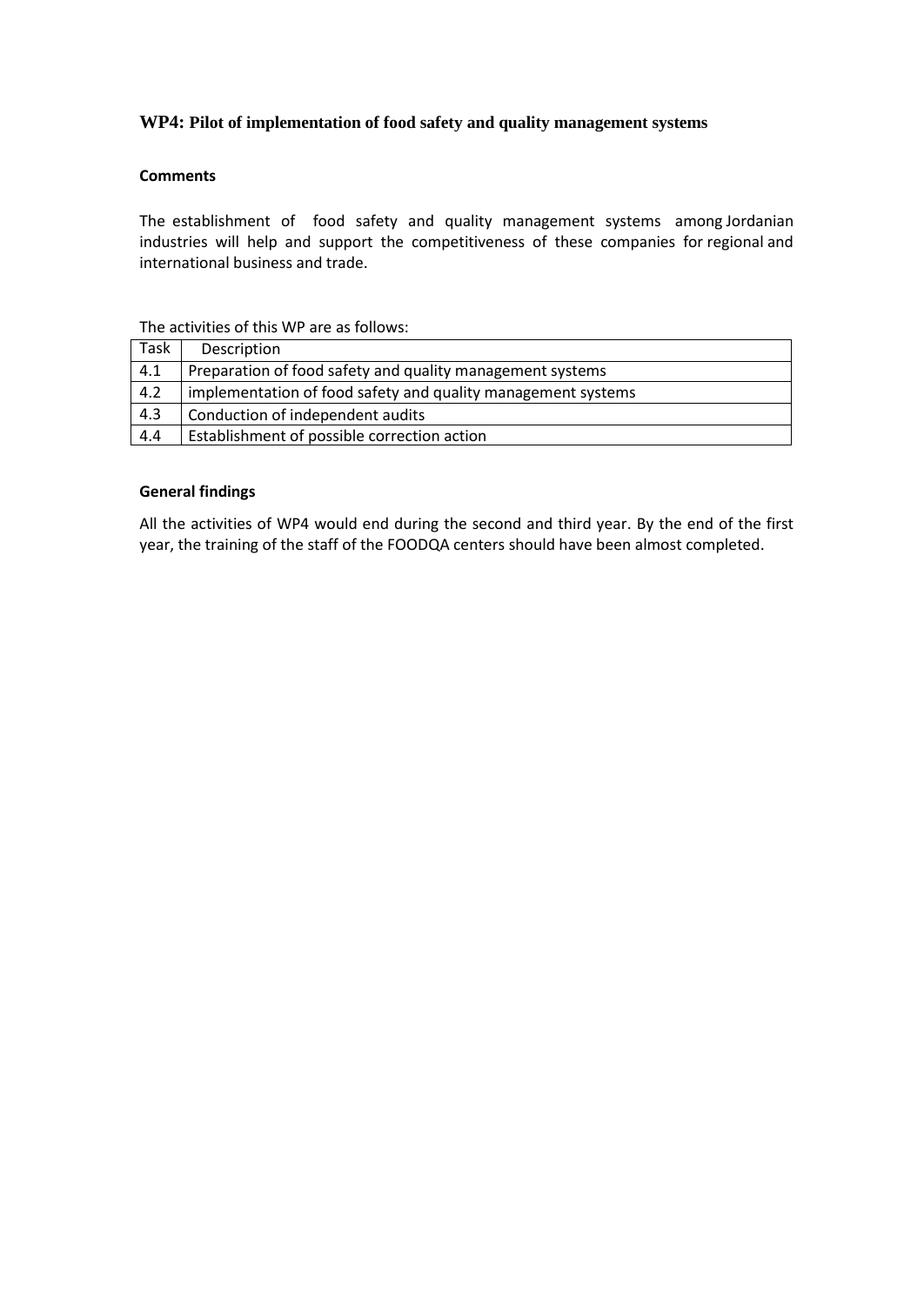#### **WP5: DISSEMINATION & EXPLOITATION**

The dissemination of the project results in the Partner Countries will be achieved using a strategy of dissemination based in three main channels, directly related to project activities: i) Creation of the Academia –Industry Councils; ii) Realisation of 5 international seminars iii) Development of the web-portal.

| Task             | <b>Description</b>                                            |
|------------------|---------------------------------------------------------------|
| $\overline{5.1}$ | Definition of the web portal                                  |
| 5.2              | Development/validation of the architecture of the web-portal. |
| 5.3              | Development and validation of the web-portal                  |
| 5.4              | Gathering information.                                        |
| 5.5              | project news letter                                           |
| 5.6              | definition of the academia-industry council.                  |
| 5.7              | invitations to representatives for the council                |
| 5.8              | Council meeting.                                              |
| 5.9              | Definition or the model of Associated of the FoodQA Centres   |

The activities of this WP are as follows:

#### **Comments**

This report describes the dissemination activities occurred in first year of the project.

#### **Positive findings**

- 1- The dissemination committee is active and fulfilling its tasks.
- 2- The web-portal, newsletter, and the industry-academia council would have positive impact on the whole project
- 3- The web-portal positively uses the internet as a valid and low cost channel for communication

#### **Negative findings**

- 1- The dissemination plan is not shown and could not be assessed. This plan should show the report should state the targeted groups and the best activity (ies) that match each targeted group.
- 2- The web-portal is restricted by a password. It should include an open part to give information about the project to the targeted groups.
- 3- The number of visitors of the web-portal should be recoded.
- 4- The minutes of the council meetings should be provided.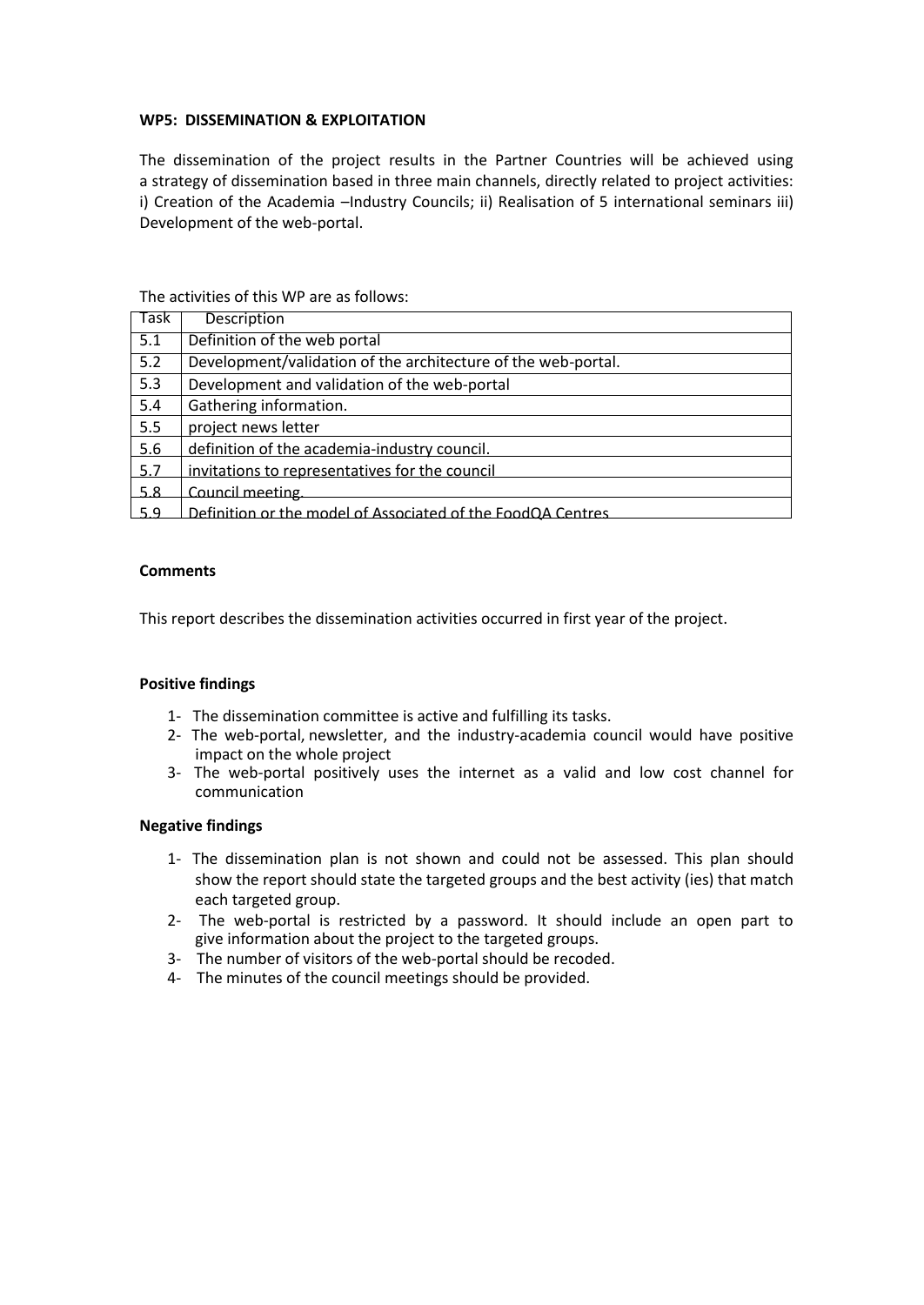#### **WP 6: Quality**

A specific monitoring and evaluation system will be set up by the Quality Committee (QC) to provide constant and clear information about the effectiveness of carrying out the action to the management, allowing the optimization of resources and redirection of activities which can be affected by problems.

#### The activities of this WP are as follows:

| Task | Description                                                                         |
|------|-------------------------------------------------------------------------------------|
| 6.1  | Establish the Quality committee                                                     |
| 6.2  | Develop a monitoring, evaluation, and quality plan                                  |
| 6.3  | Write progress reports that elaborate the progress of the project and address it to |
|      | the project coordinator                                                             |
| 6.4  | Hire External Monitor                                                               |

#### **Comments**

The report describes the activities of the Quality Committee, WP6.

#### **Positive findings**

- 1- The quality committee is active and fulfilling its tasks.
- 2- The proposed Quality plan would have positive impact on the whole project

#### **Negative findings**

- 1- The report should state how the LFM will be used by WP6 team
- 2- Activity 6.2, the questionnaires and evaluation templates could not be found